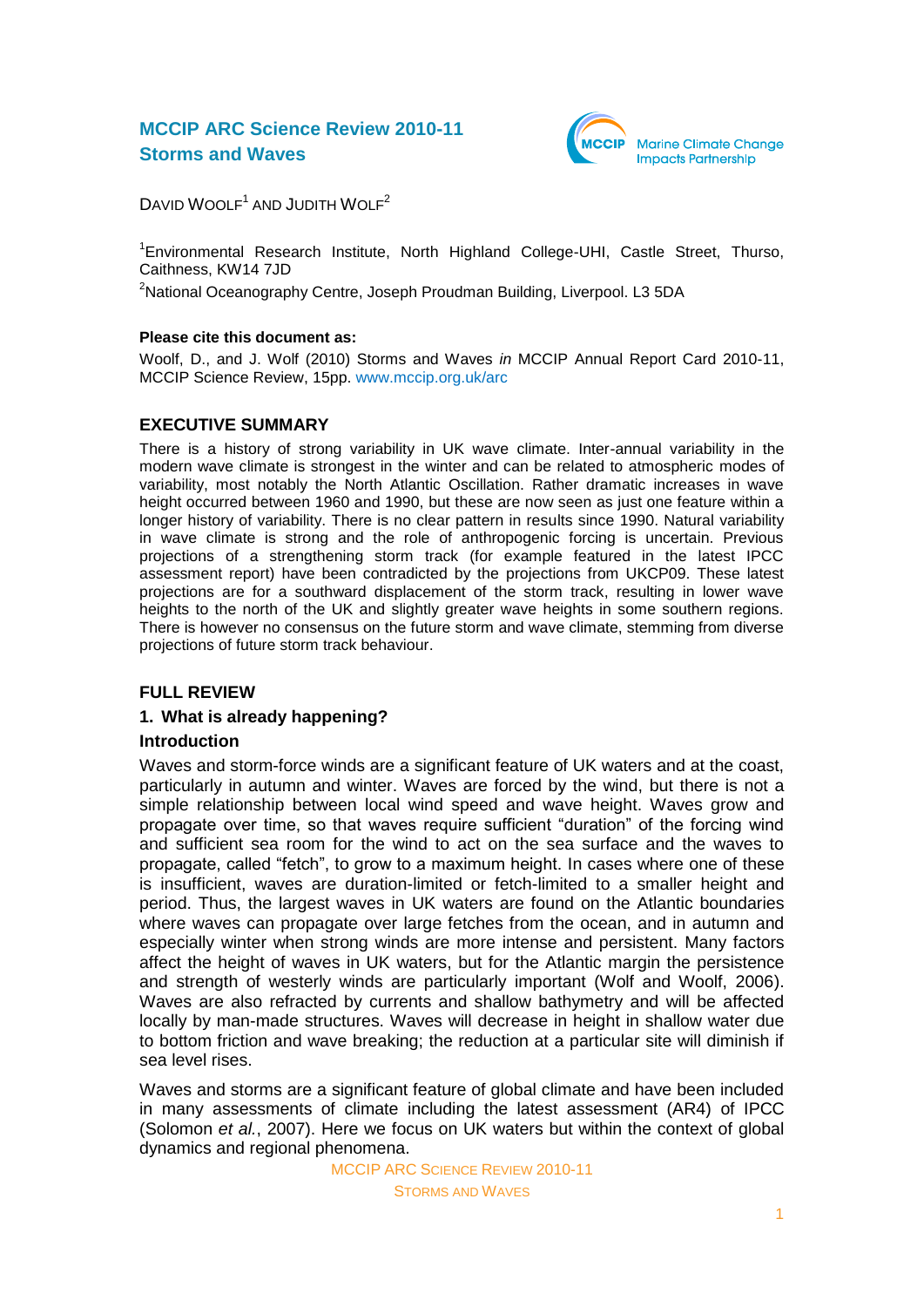#### **The Record of the Last 60 years**

We review first the data since approximately 1950. This period is chosen since reanalysis products generally extend about this far back and marine data greatly improved then due to the advent of Ocean Weather Stations (OWS) and other reliable sources. The measurement network has evolved in the last sixty years with the gradual demise of the OWS, the advent of the satellite age and new wave measurement networks. The present UK wave monitoring network is described by UKDMOS [\(www.ukdmos.org\)](http://www.ukdmos.org/). Data are available from satellite altimetry, Marine Automatic Weather Stations (MAWS) on moored buoys and lightships, WaveNet offshore locations, and many nearshore sites especially around the south of England. At the same time modelling of weather systems, air-sea interaction, and particularly for wave prediction and hindcasting, has greatly advanced. There are difficulties in fabricating a homogenous data set when the measurement network has changed. There are also some remaining difficulties in hindcasting wave climate from modelling; notably where there are strong currents or complex topography (even here modelling can succeed where sufficient data is available). Nevertheless, there is high confidence that "we know what happened" as far back as 1950.

Wave climate in UK waters has had a high profile since reports of dramatic rises in wave heights started to emerge in the late 1980s. Bacon and Carter (1991) inferred an increase in mean wave height of about 2% per year "over the whole of the North Atlantic in recent years, possibly since 1950" from observational data notably from Seven Stones Light Vessel (1962-1986).





An analysis has also shown there to have been significantly more severe storms over the UK since the 1950s (Alexander *et al.,* 2005).

Trends in wind speed around the UK were much weaker than for wave heights, and therefore most of the increase in wave heights is attributed to "Atlantic swell" (waves generated far outside of UK waters but propagating here from the ocean) rather than locally-generated "wind sea". This may be enhanced by an increase in 'persistence' of westerly winds.

Changes in winds and waves can be better understood by considering their relationship to atmospheric pressure gradients (Bacon and Carter, 1993) and particularly to large-scale atmospheric variability such as the North Atlantic Oscillation (NAO). Historical changes in the atmosphere have been reviewed as part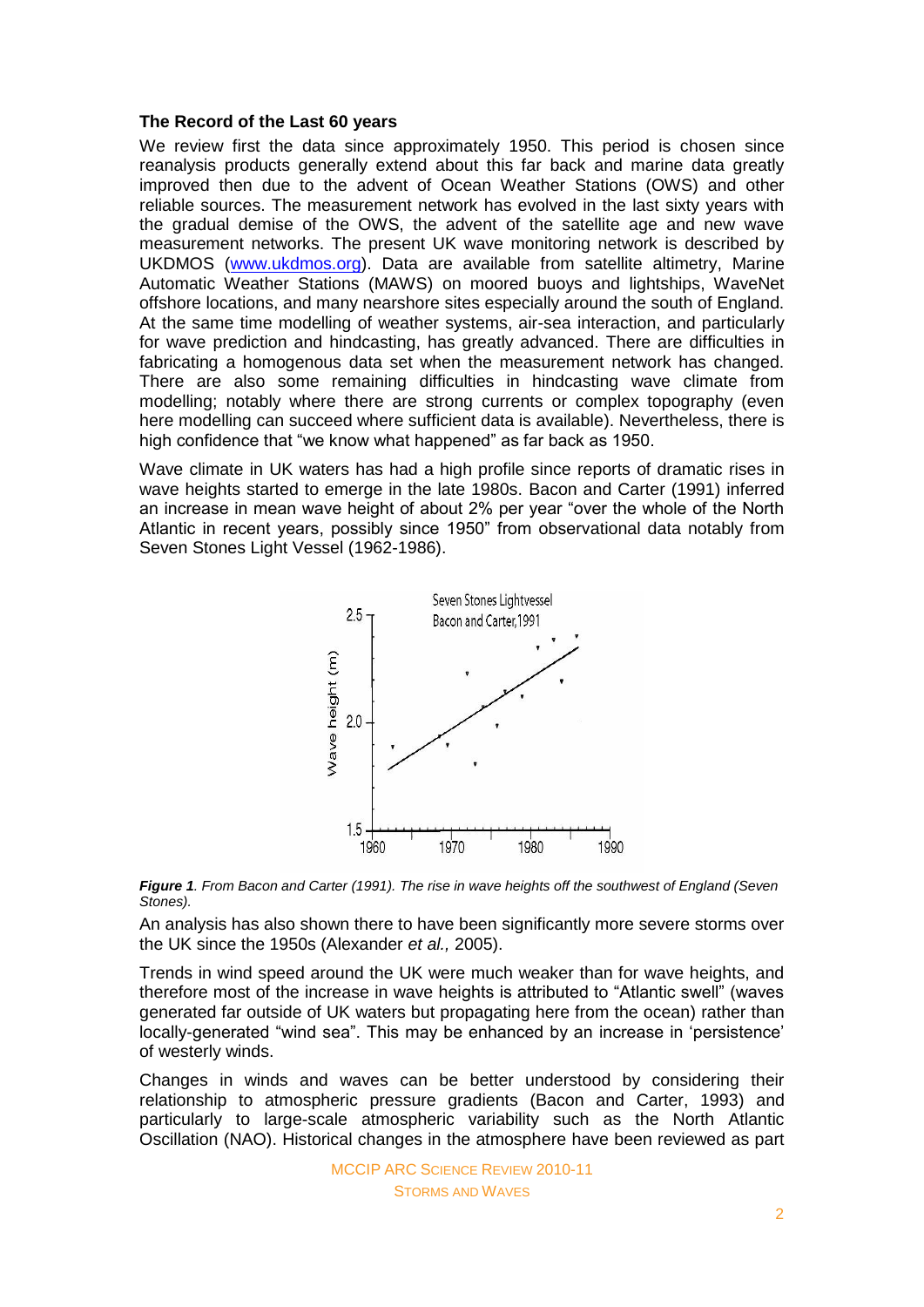of the IPCC process (Trenberth *et al.*, 2007). For the UK, the behaviour of the northern hemisphere storm track is very significant. Variation in the storm track can be usefully described in terms of atmospheric modes, particularly the Northern Annular Mode (NAM) or the NAO. The NAM describes much of the variation of the northern hemisphere storm track The NAO can be thought of as describing the behaviour of the NAM specifically in the Atlantic sector. Inter-annual variability in monthly mean wave heights is large, particularly from December to March, the months primarily associated with the NAO. The NAO index is a measure of a mean atmospheric pressure difference, Azores (or Gibraltar) – Iceland, e.g. Jones *et al.*(1997). Wave heights in the North East Atlantic and northern North Sea are known (from analysis of *in situ* data, satellite data and model reconstructions) to respond strongly and consistently to the NAO (e.g. Woolf *et al.*, 2002 and 2003).



*Figure 2. From Coll (2007). Gale day frequencies versus monthly NAO Index (1960-2000). More positive values for the NAO are significantly associated with a greater frequency of gale days. Datasets are from (a) Stornoway, Isle of Lewis, Outer Hebrides (January); (b) Stornoway, February; (c) Tiree, Coll, Inner Hebrides, January; (d) Tiree, February.*

Other parameters - such as cyclone activity (Gulev *et al*., 2001) and the number of "gale days" at coastal sites in Scotland - show a weaker, but still significant response to NAO. Gale day frequency over the last few decades at west Scotland sites is significantly correlated to NAO, with greater frequency in NAO positive winters associated with an increased frequency of easterly tracking depressions across the region (Coll *et al.*, 2005; Coll, 2007). Similarly, an analysis of wind direction and strength together, indicates that the occurrence of strong south-westerly winds at sites around the Scottish coast are closely linked to the behaviour of the NAO (Corbel *et al*., 2007).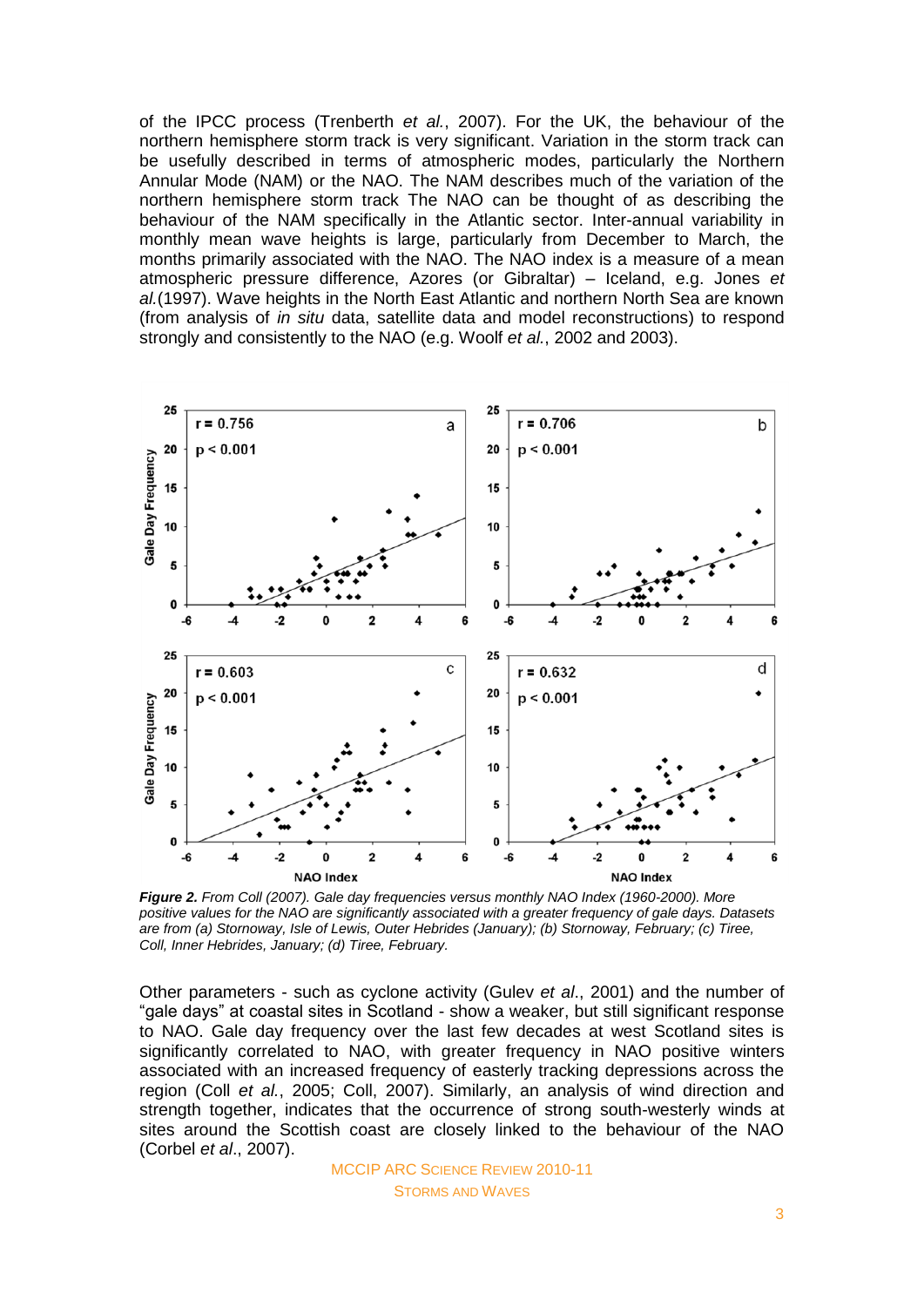

*Figure 3. A Principal Component based analysis of the North Atlantic Oscillation. The thick black line in the time series is a station-based analysis (station locations marked on map). Taken from <http://www.cgd.ucar.edu/cas/jhurrell/indices.info.html#naopcdjfm>*

Thus, many of the changes over the last 50 years can be understood in terms of the behaviour of the NAO. The recent strong trend in the NAO (towards stormier conditions) is apparently unique in its history, but it is controversial whether this is a response to greenhouse gas forcing (Osborn, 2004). More general changes in westerlies in the North Atlantic region are implicated in changes in wave heights and storminess around the UK and the behaviour of the NAO is not the only relevant factor. Modelling reveals that many different factors can affect wave heights (Wolf and Woolf, 2006). The NAO is only one facet, or mode of variability, of changes over the North Atlantic. Another pattern of atmospheric pressure anomalies, the East Atlantic Pattern (EAP) appears to explain another large part of the inter-annual variability in winter wave climate (Woolf *et al.*, 2002 and 2003; Sykes, 2005). Together, NAO and EAP can describe much of the variability to the west of the UK, but they are not exhaustive and may not be optimal to describe the changes over the last 50 years. Neither NAO nor EAP are significant to wave climate on the east coast of the UK.

The earlier trend in wave height did not continue in the 1990s. So far, a clear trend has not emerged for the more recent period, though there has been much variability and the occasional intense storm.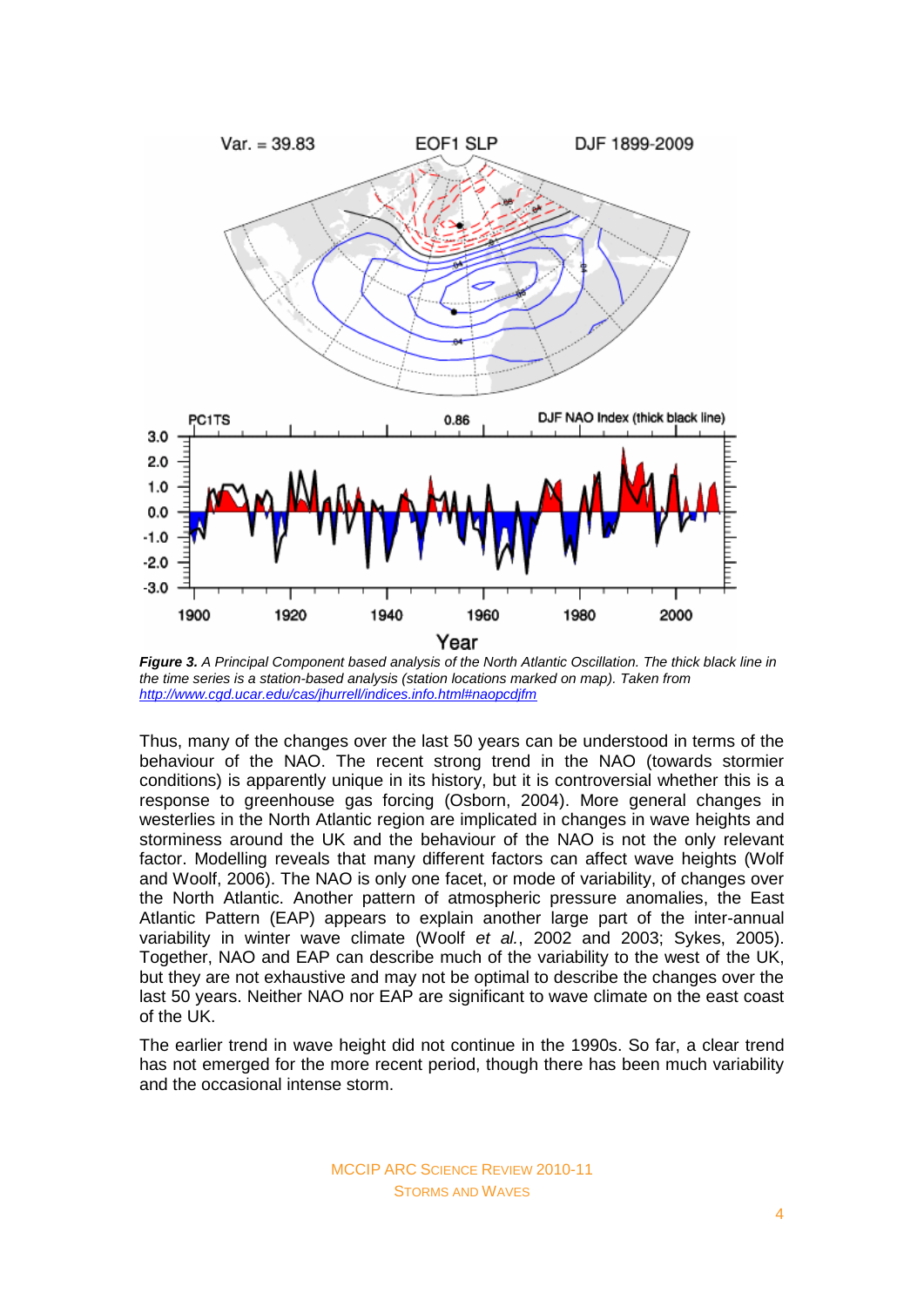In summary, evidence for a substantial change in the incidence of high winds is generally weak. Evidence for recent substantial changes in wave climate is more compelling and can be summarised as follows:

Wave heights in winter (when they are largest) increased through the 1970s and 1980s, as shown by data: in the northeast Atlantic (significant increase between the 1960s and early 1990s); in the North Sea (increase from 1973 to the mid 1990s); at Seven Stones off Land"s End (increase of about 0.02 m/yr over 25 years to 1988). However, recent trends are not clear and may depend on region; some series appear to show a decrease. Year-to-year variability is such that there is no clear longer-term trend.

Winter wave heights correlate significantly with the NAO Index and other measures of the strength of westerly winds at UK latitudes, in the west and the Irish Sea; the correlation is particularly strong in the north west.

In very shallow waters (e.g. near coasts) trends are reduced; wave heights are limited by water depth (as waves break); however, if sea levels (raised by climate change) increase depths, then larger waves may approach the shore.

#### **Indicators on a Longer Time Scale**

In general, it is far more difficult to recreate weather patterns including storminess and wave heights further back than the last 60 years. It is worth noting what the limited evidence indicates, since this context sets the better known records (including increasing wave heights between 1960 and 1990) in a different light.

Estimates of wave climate variation prior to 1950 are limited to fragmentary records, mainly relating to visual observations in ships" log books. There is a reasonable record for the North East Atlantic and these more extensive data sets confirm a significant upward trend in wave heights in the North Atlantic, but only for the last 50 years and embedded within a pattern of multi-decadal variability over more than a century (Gulev and Hasse, 1999; Gulev and Grigorieva, 2004).

Allan *et al..*(2009) (as Alexander *et al.*, 2005) used rapid falls in atmospheric pressure as an indicator of severe storms and were able to extend their study to the period 1920-2004. The general picture is one of large-scale natural climate variability modulating the intensity and frequency of storms over the UK. Winter (Jan-Mar) storms are significantly correlated to NAO, but the correlation fluctuates with time. Autumn (Oct-Dec) storms indicate separate and more complicated drivers than winter storms, with high latitudes, the tropical Atlantic and even the tropical Pacific (and El Nino) appearing to modulate storminess.

An alternative measure of storminess, "gale day frequency" also shows a complex history with no clear trend but much decadal variability through the twentieth century. Some coastal weather stations, e.g. from the west coast of Scotland (Dawson *et al.*2007), date back a century or more and give a record of wind speeds and storminess. They concluded that a period of increased storminess in the late nineteenth century was not related to the NAO but speculated that this difference may reflect the influence of an expanded sea-ice cover in the Greenland Sea that caused a considerable southward displacement of the North Atlantic storm track.

There has also been a growing interest in "palaeo proxies" of storminess, notably either sea-salt Na<sup>+</sup> (Dawson *et al.*, 2002) or non-sea-salt Ca<sup>2+</sup> (Mayewski and Maasch, 2006) from Greenland ice cores as a proxy of northern hemisphere westerlies. Both the Stornoway and Greenland records suggest that the storminess of the last decades is unexceptional and that there were previous stormier periods, notably in the late nineteenth century. While in the southern hemisphere an upward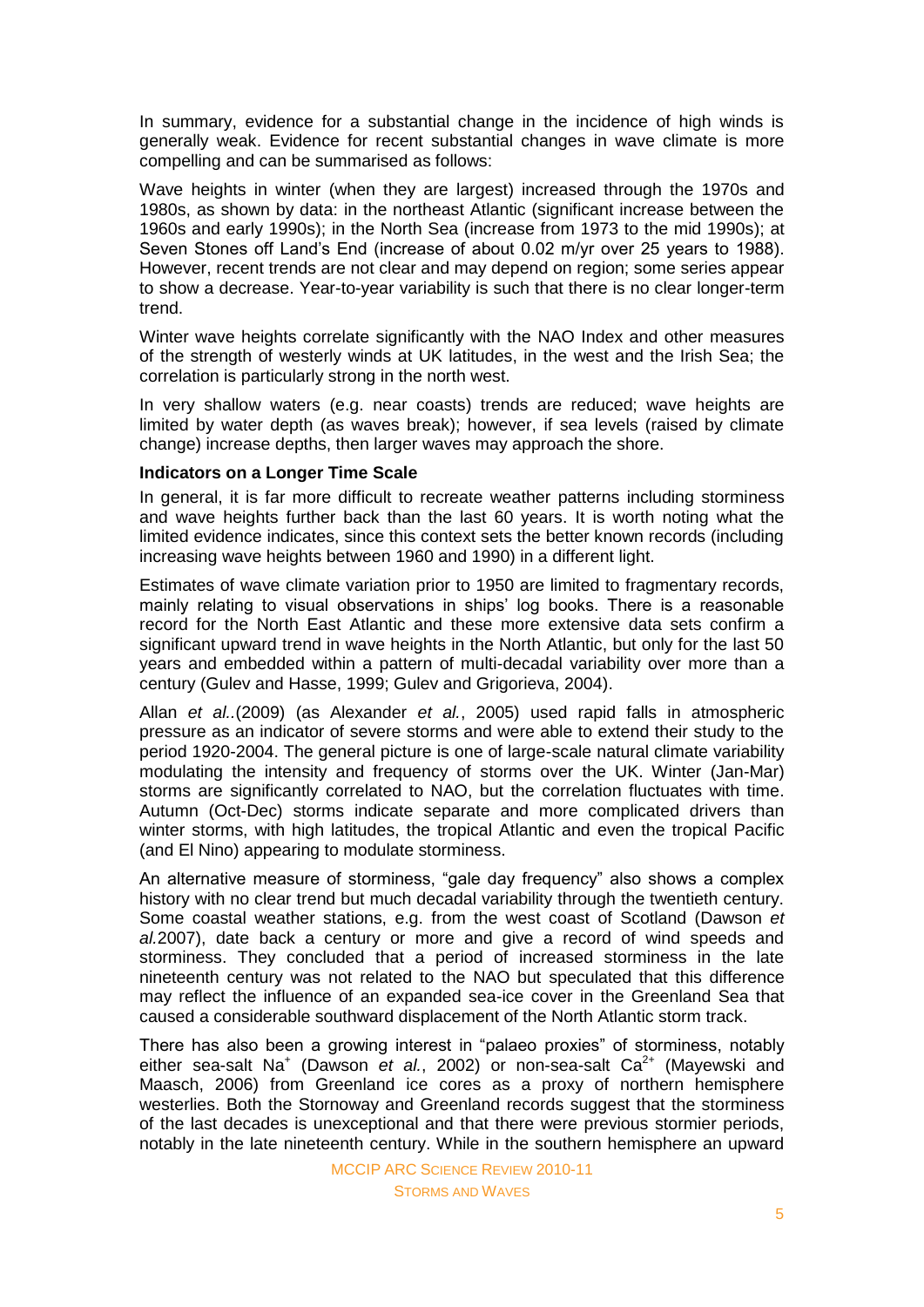trend in westerlies (from non-sea-salt  $Ca<sup>2+</sup>$  in Antarctic ice cores) over the last few decades is exceptional (Turner et., 2009) and anthropogenic origins are implicated, there is a much weaker case for proposing an anthropogenic effect for northern hemisphere westerlies in general and the storminess and wave climate of UK waters in particular.

Two primary insights follow from the longer time scale data. Firstly, the case for the late twentieth century trends in UK waters being anthropogenic in origin is significantly weakened by this evidence. Secondly, since the ice core records suggest some strong and abrupt natural changes in Northern Hemisphere westerlies within the Holocene period (most recently and dramatically c1400 AD), there should be a preparedness for dramatic changes in the future, with or without strong anthropogenic forcing.

## **Summary of New Evidence**

Little new data on recent historical change or its direct interpretation has been found since a previous review (Woolf and Coll, 2007). We have however now incorporated evidence from a longer time scale. It is difficult to know how much weight to give to older records, particularly palaeo records relying on proxies (Wolff, 2006), but taking them on face value, the likelihood of the increase in wave heights since 1960 being a facet of anthropogenic change appears lower on review. There remains a view, primarily through atmospheric modelling (see next section), that greenhouse gases or aerosols may have modified "Centres of Action" in atmospheric pressure and thus altered storminess and waves. However there is a different and wholly reasonable point of view (as espoused by for example Dawson *et al.* (2007)), that considers the longer historical context, to conclude that the last few decades are unexceptional and should not be "blamed" on anthropogenic climate change. It is certainly clear that there has been strong natural climate variability in storminess and waves over the decades and centuries.

## **2. What could happen in the future?**

## **Global Climate Models (GCMs) and Regional Climate Models (RCMs)**

An ability of climate models to project changes in waves and storminess around the UK depends on their ability to project changes in the storm track for instance as shifts in indices of NAM or NAO. The simulation of the historical storm track, cyclone activity and the modes of variability by climate models has been reviewed within the IPCC process by Randall *et al.*(2007). Most models reproduce a reasonably satisfactory storm track but there are discrepancies in position and intensity. HadCM3 is relatively successful in reproducing the correct position of the storm track near the UK (Murphy *et al.*, 2009). Modes of variability like the NAO do occur spontaneously in climate models but the recent strongly positive phase of NAO is not generally reproduced. Multi-decadal variations are generally weak in simulations and the recent strong trend is not reproduced by the models solely under external forcing. There are conflicting theories about the causes of this recent trend - it may be related to variations in sea-surface temperatures in the N. Atlantic or remote ocean basins (Rodwell *et al*. 1999; Hoerling *et al*. 2001; Sutton and Hodson 2007), or be related to trends and variability in stratospheric winds (Scaife *et al*. 2005) or both. Scaife *et al.* (2005) report that the trend is reproduced when the lower stratospheric circulation is prescribed in the model. Variation might possibly be a result of chance year-to-year fluctuations which are in no way predictable.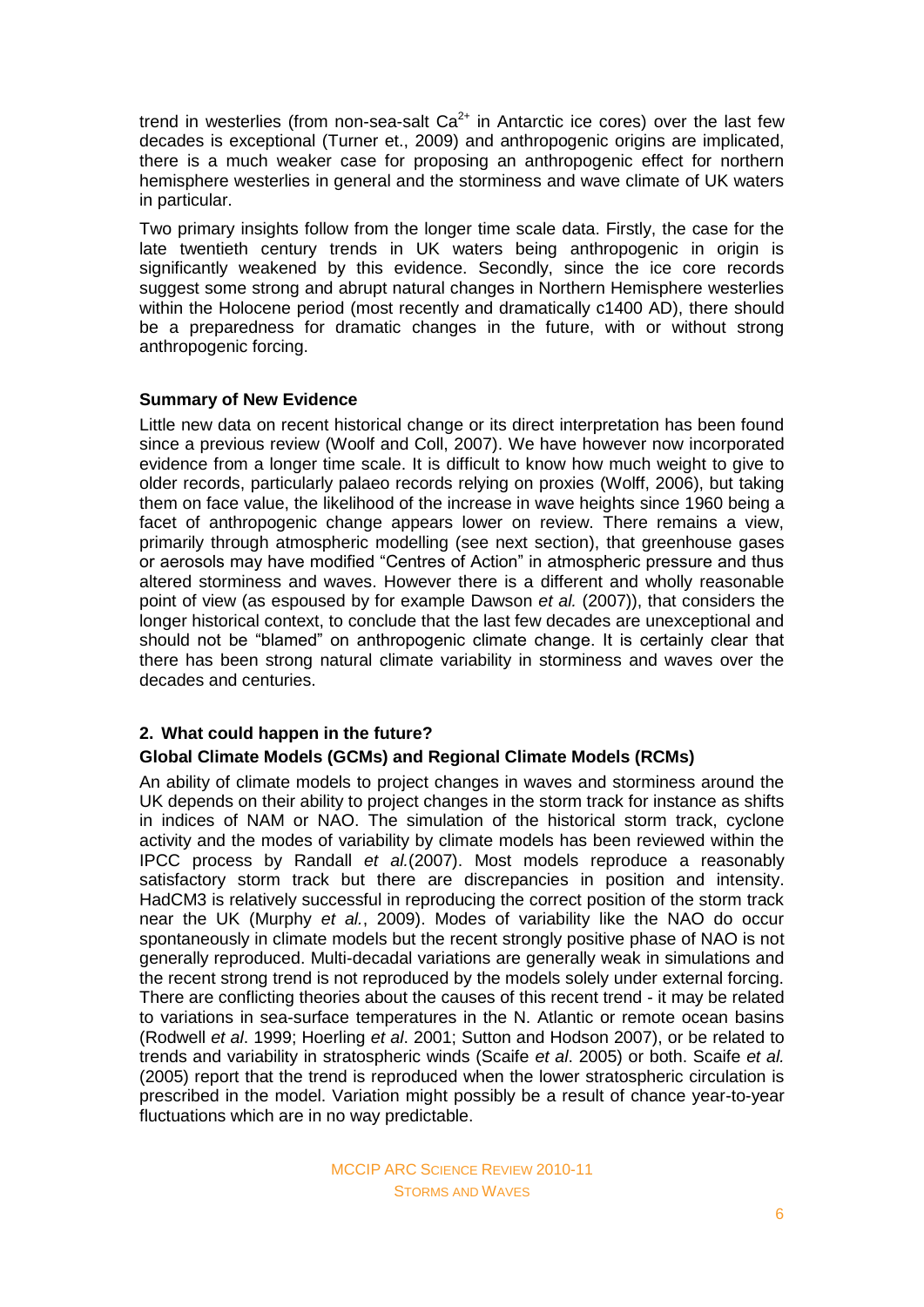The projection of the behaviour of NAM, NAO and other modes climate models has been reviewed within the IPCC process by Meehl *et al.*(2007). Many GCMs suggest a general trend towards a positive NAO in the 21st century (e.g. Terray *et al.*, 2004; Kuzmina *et al*., 2005) with anthropogenic forcing. If so, and if the link with storminess is maintained, worsening wind and wave conditions in the wintertime in western and northern UK waters are inevitable (Wang *et al.*, 2004; Tsimplis *et al.*, 2005; Wolf and Woolf, 2006). However, alternative analyses primarily based on RCMs suggest different and mostly weaker changes in winds and storminess (e.g. Hulme *et al*., 2002; Hanson *et al*., 2004; Lozano *et al.*, 2004; Barnett *et al*., 2006; Leckebusch *et al.*, 2006).

In an analysis of outputs from fifteen coupled GCMs forced by enhanced greenhouse warming experiments there is a simulated reduction in the total number of storm events and an increase in the number of intense events (Lambert and Fyfe, 2006). With no apparent change in the geographical positions of the storm tracks seen on hemispheric charts, the authors conclude that there is no obvious shift in storm tracks associated with global warming (Lambert and Fyfe, 2006). In terms of the behaviour of the NAO/NAM when forced with increasing concentrations of greenhouse gases and sulphate aerosols, Miller *et al.*(2006) detect decreasing sea level pressure (SLP) over the pole and a compensating increase in mid-latitudes across a multi-model average, although individual model trends vary widely. These findings suggest that an associated poleward shift of the storm track and a strengthening of the upper level westerlies are likely with global warming. However the results from the UK Met Office HadCM3 model are somewhat different (see next section).

## **UKCP09**

DEFRA recently published new climate projections for the UK, known as UKCP09. These include both terrestrial and marine projections. The overall climate projections are described in Murphy *et al.*(2009). A primary basis of UKCP09 projections is a single GCM, HadCM3 AOGCM (Atmosphere Ocean Global Climate Model), with 3.75° by 2.5° horizontal spatial resolution). Alternative variants of model parameters were selected to create a "perturbed physics ensemble" (PPE) and the results were also compared to results from a set of independent climate models (referred to as a multi-model ensemble (MME)) to provide insight into uncertainties. Any climate model "will inevitably contain some structural errors in its physical representation of the real climate system (Murphy *et al.*2009)",but there is some evidence that HadCM3 is an adequate physical representation, particularly with respect to the behaviour of the North Atlantic storm track and other basic drivers of waves and storminess. Modes of variability like the NAO do occur spontaneously in HadCM3, but unlike some preceding models, none of the ensemble members of HadCM3 show significant NAO trends. Greeves *et al.*(2007) have shown that HadCM3 models the position of the NE Atlantic storm track relatively accurately (compared to other AOGCMs) but uncertainty in the projection of the storm track is still high (Murphy *et al.*, 2009). UKCP09 projections show a southerly movement in storm tracks, with a slight reduction in intensity. Projected changes in surface winds may thus be related to changing storm tracks which in turn are a result of global warming caused by increased amounts of atmospheric greenhouse gases e.g. carbon dioxide.

Lowe *et al.*(2009) describe how the HadCM3 results are applied to marine and coastal projections, including those for waves. This report includes a section on "simulated changes in European winter storms" since these underpin many marine impacts including surges and waves. Both the PPE from HadCM3 and the MME are reviewed, and in particular the simulated change over a century of the latitude and strength of storms is reported. It is notable that the PPE and MME project quite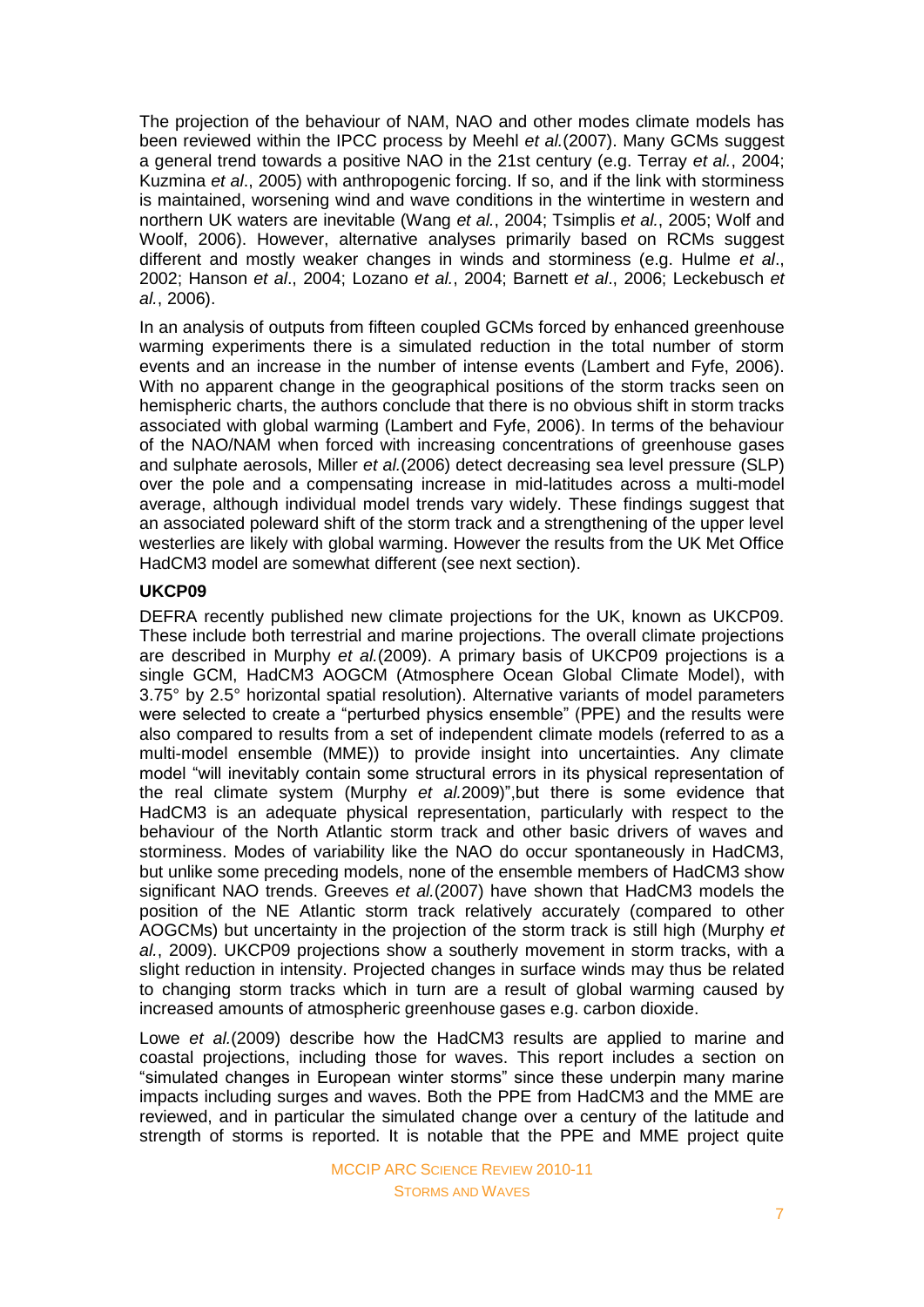different results. The PPE typically shows a slight weakening and southward displacement of storm tracks. The MME projects a variety of results straddling weakening/strengthening and southward/northward displacement.

The UKCP09 marine projections for waves up to 2100 (Lowe *et al.*, 2009) were driven by representative members of the HadCM3 PPE with a nested HadAM3 RCM (Regional Climate Model, ~25km resolution) winds. There is discussion about the validity of using RCM winds for forcing of surge and wave models, as they may not have sufficient resolution to properly reproduce extreme events, however this approach may at least allow us to see what trends occur between the "present-day" (represented by the nominal 1960-1990 in the climate model) and 2070-2100.

The wave model which was used is based on the well-tested  $3<sup>rd</sup>$ -generation spectral model "WAM", implemented on two grids: a coarse 1° grid for the whole Atlantic to provide boundary conditions, and a 12km model of the NW European continental shelf. The WAM model has been well-validated previously and is statistically in reasonable agreement with the ERA-40 reanalysis (which is a comprehensive global hind-cast of the last 40 years of waves and wind, combining model fields with a wide range of observations) for the NE Atlantic.

The model was run using three sets of atmospheric model wind forcing covering the period 1960-2100. The cases comprised (i) an unperturbed run with medium climate sensitivity for the whole 140 years and (ii) two other members of the PPE (based on the same medium emissions scenario), with "low" and "high" sensitivity respectively (the sensitivity is defined as the response of the global temperature to a given increase in atmospheric greenhouse gases). The latter two cases were run for two time-slices only: 1960-1990 and 2070-2100.

The results of the wave projections show that winter mean and extreme waves are generally expected to increase to the SW of the UK, reduce to the north of the UK and experience little change in the southern North Sea or Irish Sea. There are large uncertainties especially with the projected extreme values. Changes in the winter mean wave height are projected to be between -35cm and + 5cm. Changes in the annual maxima are projected to be between -1.5m and +1m. Projections of longer return period waves reflect the same pattern but with larger error bars. The other ensemble members show a similar pattern to different degrees. These differences are consistent with the southerly shift in storm tracks discussed above (see Wolf and Woolf, 2006).



*Figure 4. Change to the mean winter significant wave height for 2070-2099 compared with 1961-1990 values, under a medium emission scenario. Source pages in UKCP Marine Projections report: pp58 (Lowe et al 2009).*

MCCIP ARC SCIENCE REVIEW 2010-11 STORMS AND WAVES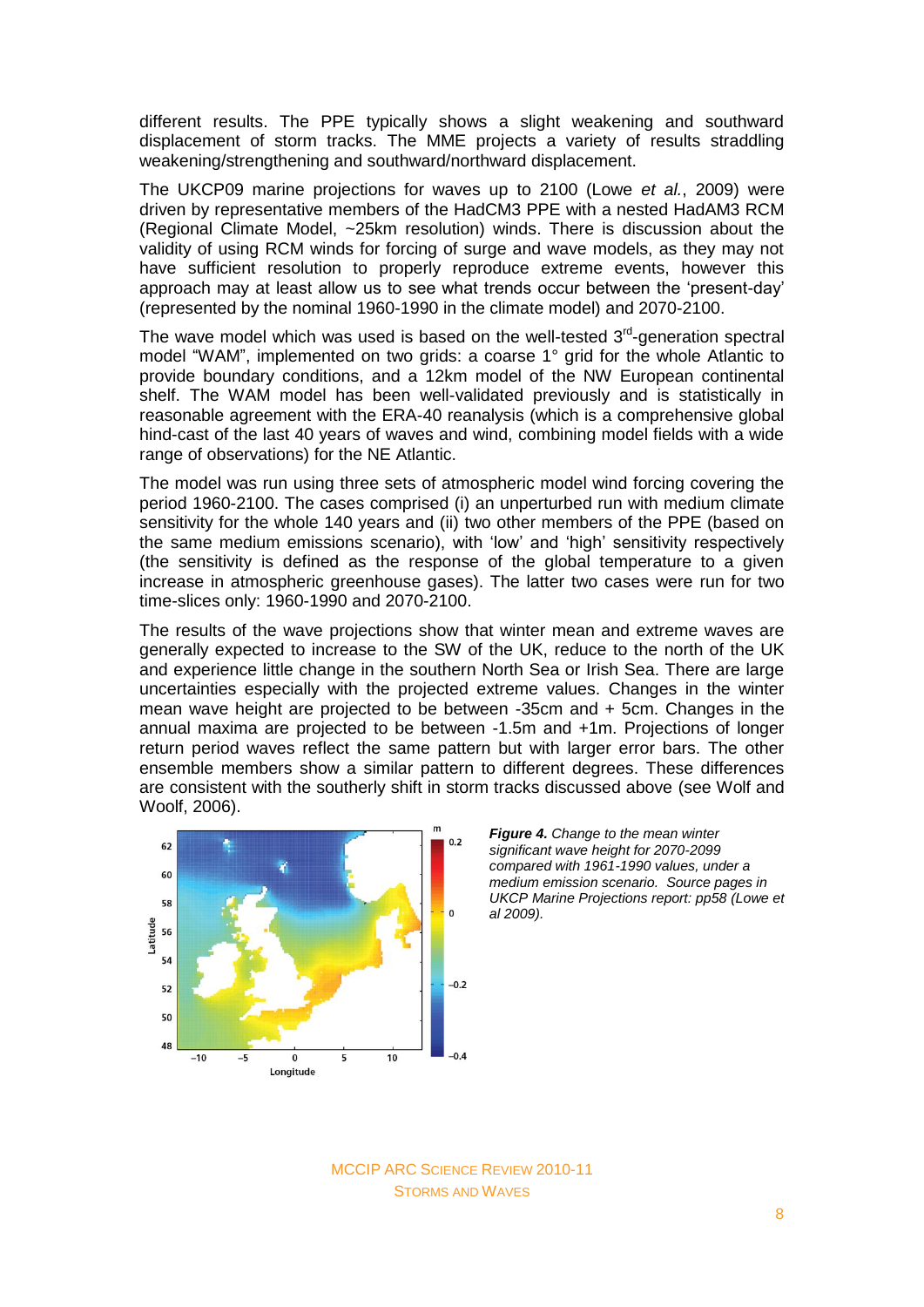Winter  $62$ 60  $05$ 58  $\Omega$  $54$  $-0.5$  $52$ 50 48  $10$  $\overline{0}$ Longitude

*Figure 5. Change to the mean winter maximum significant wave height for 2070-2099 compared with 1961-1990 values, under a medium emission scenario. The darkest red shading indicates areas where the change in mean SWH is not statitstically significant compared to 1961-1990 levels. Source pages in UKCP Marine Projections report: pp60 (Lowe et al 2009).*

The implications of coastal impacts of climate change for various parts of the UK coast can be examined. The SW is expected to see slightly higher wave heights, with lower waves to the north of Scotland. For the UK coasts of the southern North Sea little change is anticipated.

## **Summary on future projections**

Climate change may affect storminess, storm tracks and hence winds and wave heights. Future projections in UK waters are very sensitive to climate model projections for the North Atlantic storm track, which remains an area of considerable uncertainty. Some older results, including those featured in IPCC AR4 (Solomon *et al.*, 2007; Meehl *et al.*, 2007) are contradicted by UKCP09 and specifically by HadCM3. Most members of the HadCM3 ensemble project a slight weakening and southward displacement of the storm track over the UK and projected changes in storminess and waves follow from this large-scale change.

The basic dynamics of shifts in the strength and path of the mid-latitude storm track are uncertain, so that it is unclear which, if any, climate model is capable of satisfactory projections. Murphy *et al.*(2009) present some reasons for optimism that HadCM3 (and thus UKCP09) can make useful projections of the behaviour of the storm track.

Where a global climate model produces a useful large-scale projection, some uncertainty remains as to the most appropriate methods for downscaling that information to wave heights at a more useful local scale. UKCP09 has used an RCM and this is the generally favoured method. However, there is also a case for statistical downscaling based on predicted general structural changes in the atmosphere (e.g. intensity and position of storm track).

A preference for UKCP09 is justified by HadCM3"s relatively convincing simulation of the storm track near the UK and by the use of a strong downscaling method. Note however that the main innovation from UKCP02 to UKCP09 is in providing some probability and uncertainty information, by running an ensemble of climate model projections. Up to present the limitations of computational effort have precluded the running of a full ensemble of wave projections.

UKCP09 projects small decreases in mean annual wave height to the north of the UK and some slight increases in wave height in most southerly regions. Similar results for the annual or winter maximum wave height are found but with larger confidence limits, which mean only the reduction in wave height to the north is significant.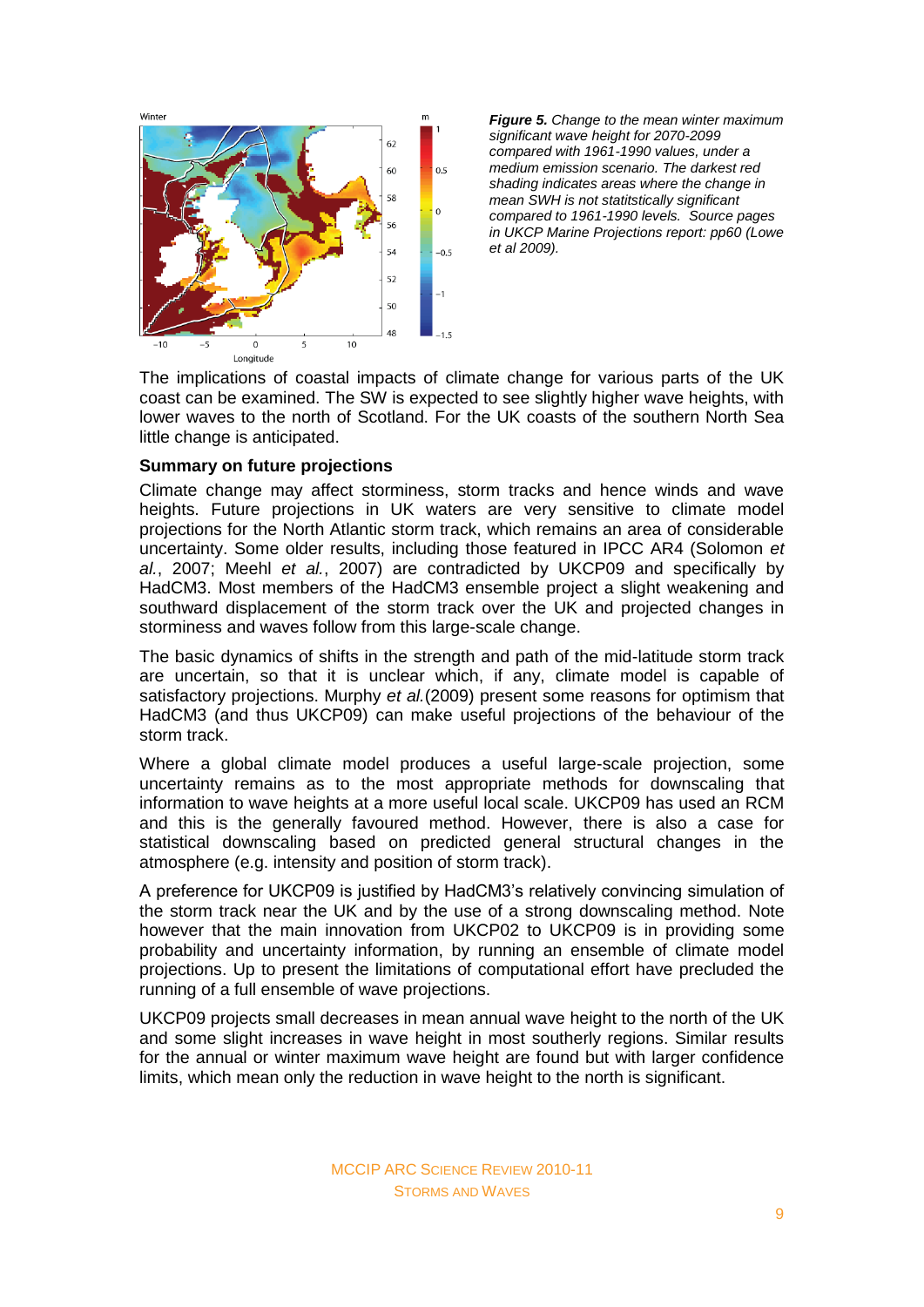# **3. Confidence in the science** *What is already happening: Medium*



There is a large amount of data at least for the historical period and we know of no substantial contradictions in that data. Model hindcasts (forced by reanalysis data) are in close agreement to direct observations of waves. In these respects, the confidence is high, but dynamic models are unable to reproduce the past behaviour of the storm track. Modes of variability occur spontaneously in climate models mimicking the general behaviour of observed modes, but the specific time history of observed modes has not been explained (but may simply be random). It is questionable whether the full dynamics of the storm track is adequately represented in current models.

We have accumulated new evidence since 2007/8. This has not contradicted the original evidence, but it does set that evidence in a different light, thus the tone of the Summary has changed.



*What could happen: Low*

There is now accumulating evidence from more and better modelling and projection. There is some reason to prefer the recent UKCP09/HadCM3 projections, but the fact that these projections are contradictory to both a multi-model ensemble considered by UKCP09 and the similar multi-model "average" featured by IPCC AR4 forces us to assign a low level of agreement/consensus. The evidence base has improved significantly since 2007/8, but we cannot be sure what evidence to trust.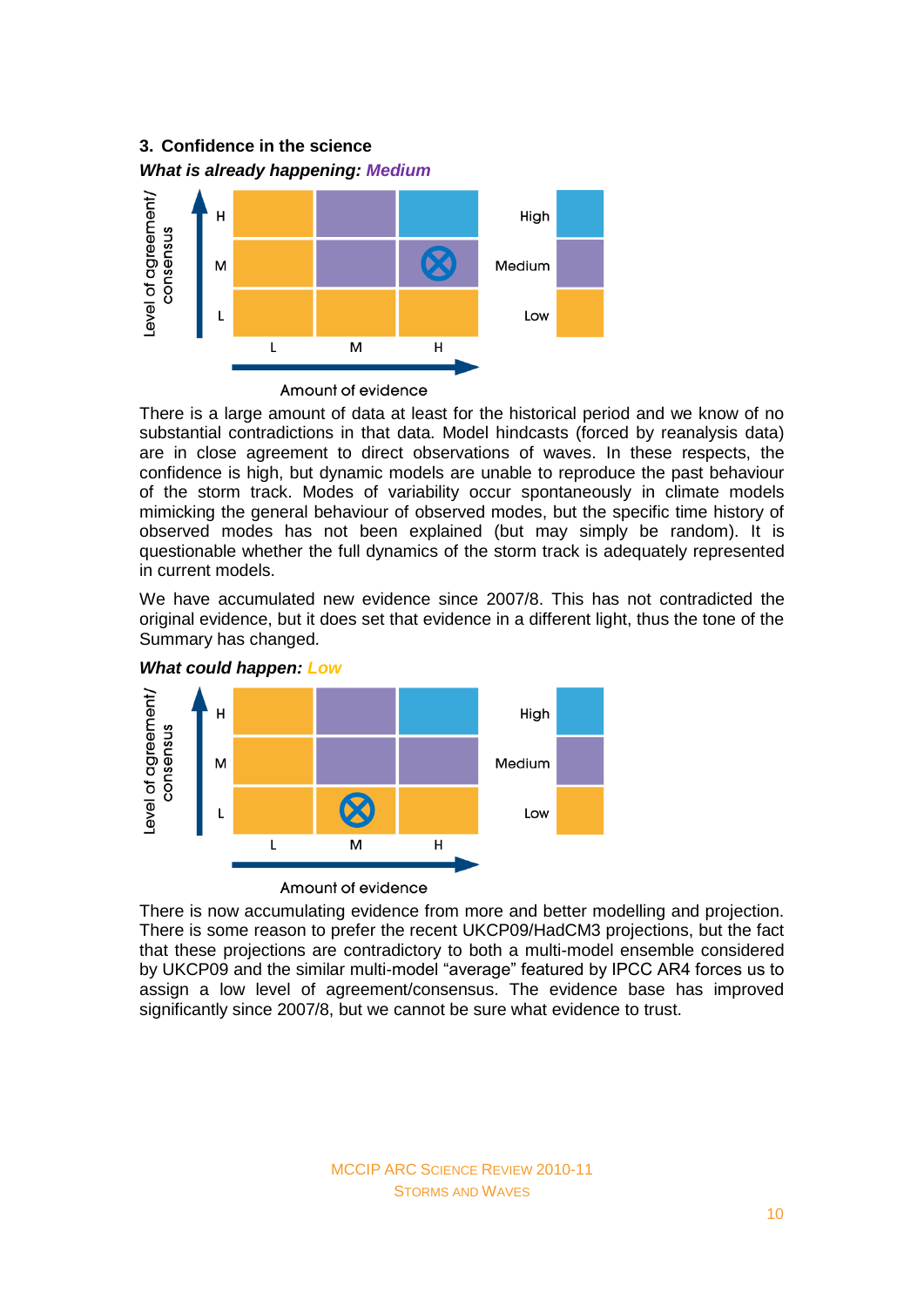## **4. Knowledge gaps**

The top priority knowledge gaps that need to be addressed in the short term to provide better advice to be given to policy makers are:

*1*. The basic dynamics of shifts in the strength and path of the mid-latitude storm track are uncertain, so that it is unclear which if any climate model is capable of satisfactory projections. There is most uncertainty about the storm tracks in the NE Atlantic.

*2.* While there is a reasonable knowledge of storminess and wave statistics over the last sixty years, a more complete synthesis would be most welcome. Ideally this synthesis should be pushed further back in time, so that the important context offered by both early observations and by palaeo-reconstruction is integrated into our understanding. Combining this with 1, we will have greater confidence in climate models if they can be demonstrated to successfully hindcast this record of the past.

*3.* Predictions are only useful to coastal managers where they can be localized at least to the scale of the "Charting Progress" regions. A global climate model produces a useful large-scale projection, but some uncertainty remains as to the most appropriate methods for downscaling those projections to a useful scale. UKCP09 has used a RCM and this is the generally favoured method. However, there is also a case for statistical downscaling based on projected general structural changes in the atmosphere (e.g. intensity and position of storm track).

*4.* Waves at the coast can have a large impact. Calculation of this impact depends on good resolution of near-shore bathymetry and may be quite sensitive to small changes in offshore wave conditions, especially wave direction and period, which may not be well-resolved in the regional scale model, thus the details of future wave impacts at the coast remain uncertain.

## **5. Socio-economic impacts**

Waves affect:

- Marine Operations (e.g. transport, fishing, offshore industry). The highest  $\bullet$ waves are a danger to both fixed platforms (e.g. oil rigs) and shipping and their estimation is essential to safe design.
- Coastal Communities. Waves on their own or (more often) in combination with strong winds, high tides and/or sea surges can cause coastal erosion and damage to infrastructure. Breaches of defences can lead to major flooding incidents.
- Marine Renewable Energy. Waves are of direct interest as a potential source  $\bullet$ of sustainable energy, but also large winds and high winds are a significant risk factor in the development of offshore wind and tidal energy.
- $\bullet$ Marine Ecology. Waves influence stratification and thus the distribution of nutrients, plankton and pelagic ecology. Long waves can affect the sea bed even in shelf water of 200m, inducing currents and stirring up sediment, thus influencing near-shore and benthic habitats.

"Concerned groups" include:

(1) Those interested in coastal protection, particularly regarding the combined effect of sea level rise and changes in storm surges and waves on the threat of inundation. An example would be the Western Isles of Scotland where a January 2005 storm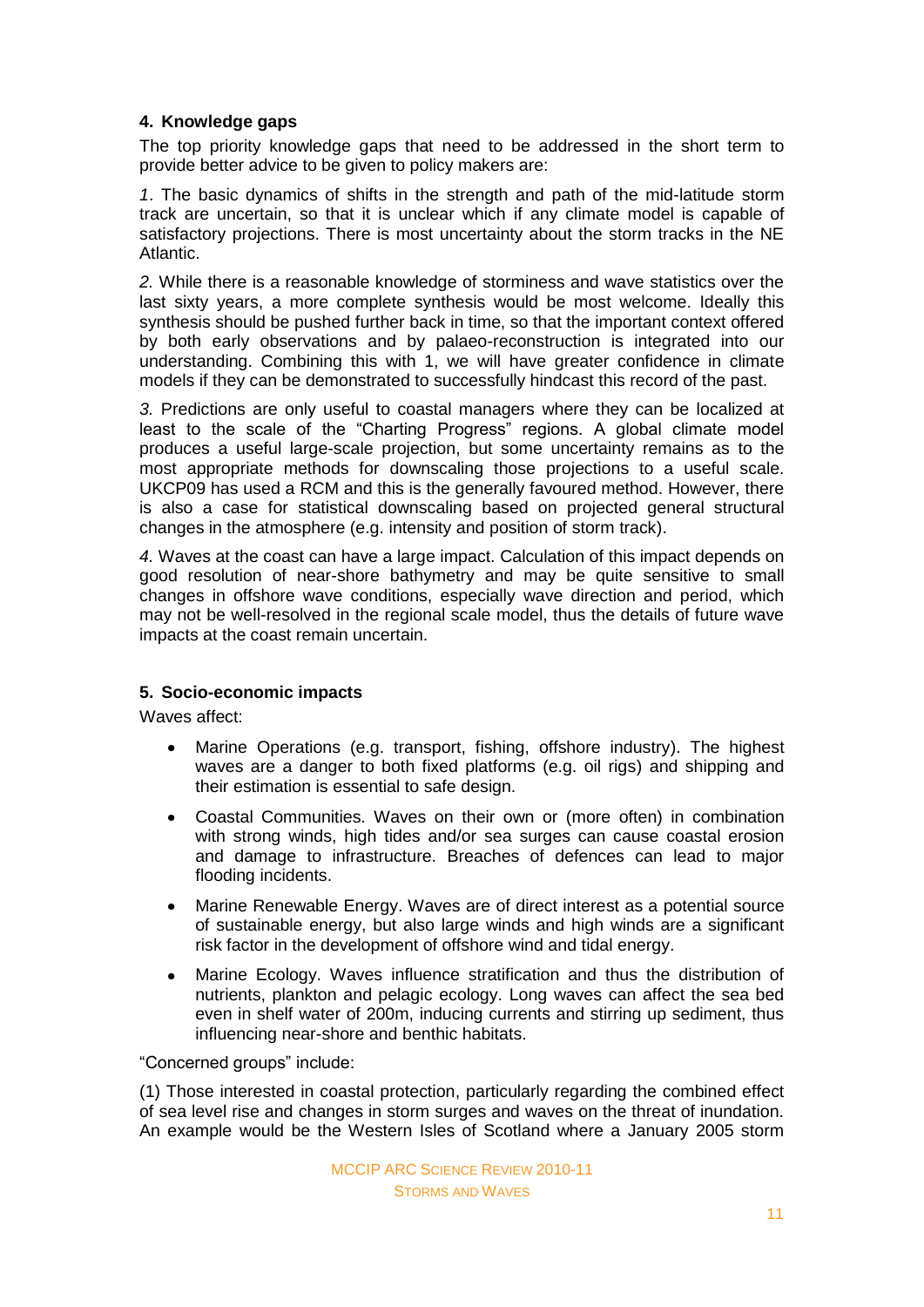caused loss of life, extensive inundation and damage. There, residents, the local council (CnES), Scottish Natural Heritage and other bodies are considering the appropriate response. One of the authors is peripherally involved through "Coast Adapt", [http://www.hebridesnews.co.uk/coast\\_adapt\\_cnes\\_sept09.html.](http://www.hebridesnews.co.uk/coast_adapt_cnes_sept09.html) The east coast of UK, notably the "soft cliffs" of East Anglia and Yorkshire is considered to be particularly vulnerable. The coastline of East Anglia has been relatively well studied (Leake *et al.*, 2009).

(2) Offshore Industry: As evidenced by a recent OGP/JCOMM/WCRP Workshop on "Climate Change and the Offshore Industry", 27-29 May 2008.WMO Headquarters, Geneva, Switzerland. Useful projections for the North Sea would be valued.

(3) Marine Renewable Industry. A recent PhD project at University of Edinburgh (student: Lucy Cradden; Supervisor: Gareth Harrison) has looked at projections with respect to onshore wind and there are clearly implications also for marine renewables.

(4) There is an awareness among intertidal and benthic ecologists that changing wave exposure is a factor in changing species distributions, but in practice it may be very difficult to disentangle this influence from the effects of changing temperature and sea level.

#### **6. References**

- Alexander, L.V., Tett, S.F.B. and Jonsson, T. (2005). Recent observed changes in severe storms over the United Kingdom and Iceland. *Geophysical Research Letters*, **32**, L13704, doi:10.1029/2005GL022371.
- Allan, R., Tett, S. and Alexander, L. (2009). Fluctuations in autumn-winter severe storms over the British Isles: 1920 to present. *International Journal of Climatology*, **29**, 357-371.
- Bacon, S. and Carter, D.J.T. (1991). Wave climate changes in the North Atlantic and North Sea. *International Journal of Climatology*, **11**, 545-558.
- Bacon, S. and D.J.T. Carter. (1993). A connection between mean wave height and atmospheric pressure gradient in the North Atlantic. *International Journal of Climatology*, **13**, 423-436.
- Barnett, C., J. Hossell, M. and Perry, C. Procter and G. Hughes. (2006). *Patterns of climate change across Scotland: Technical Report*. SNIFFER Project CC03, Scotland & Northern Island Forum for Environmental Research, 102pp.
- Coll, J. (2007). Local scale assessment of climate change and its impacts in the Highlands and Islands of Scotland. PhD thesis, UHI Millennium Institute/The Open University.
- Coll, J., D.K. Woolf, S.W. Gibb, P.G. Challenor and M. Tsimplis, (2005). North Atlantic Oscillation-driven changes to wave climate in the northeast Atlantic and their implications for ferry services to the Western Isles of Scotland. Abstract in *Proceedings of the SEARCH Open Science Meeting, 27–30 October 2003, Seattle, Washington.* Fairbanks, Alaska: Arctic Research Consortium of the U.S. (ARCUS).
- Corbel G., Allen J.T. , Woolf D.K. and Gibb S. (2007). Wind trends in the Highlands and Islands of Scotland 1960–2004 and their relation to the North Atlantic Oscillation. AMS 87th Annual Meeting, 19th Conference on Climate Variability and Change, San Antonio, Texas, January 2007.
- Dawson, Alastair G., Dawson, Sue and Ritchie, William (2007) 'Historical Climatology and coastal change associated with the 'Great Storm' of January 2005, South Uist and Benbecula, Scottish Outer Hebrides', *Scottish Geographical Journal*, **123**:2, 135 - 149
- Dawson, A. G., Hickey, K., Holt, T., Elliott, L., Dawson, S., Foster, I. D. L., Wadhams, P., Jonsdottir, I., Wilkinson, J., McKenna, J., Davis, N. R. & Smith, D. E. (2002) Complex North Atlantic Oscillation (NAO) Index signal of historic North Atlantic storm track changes, *The Holocene*, **12**, 363 – 369.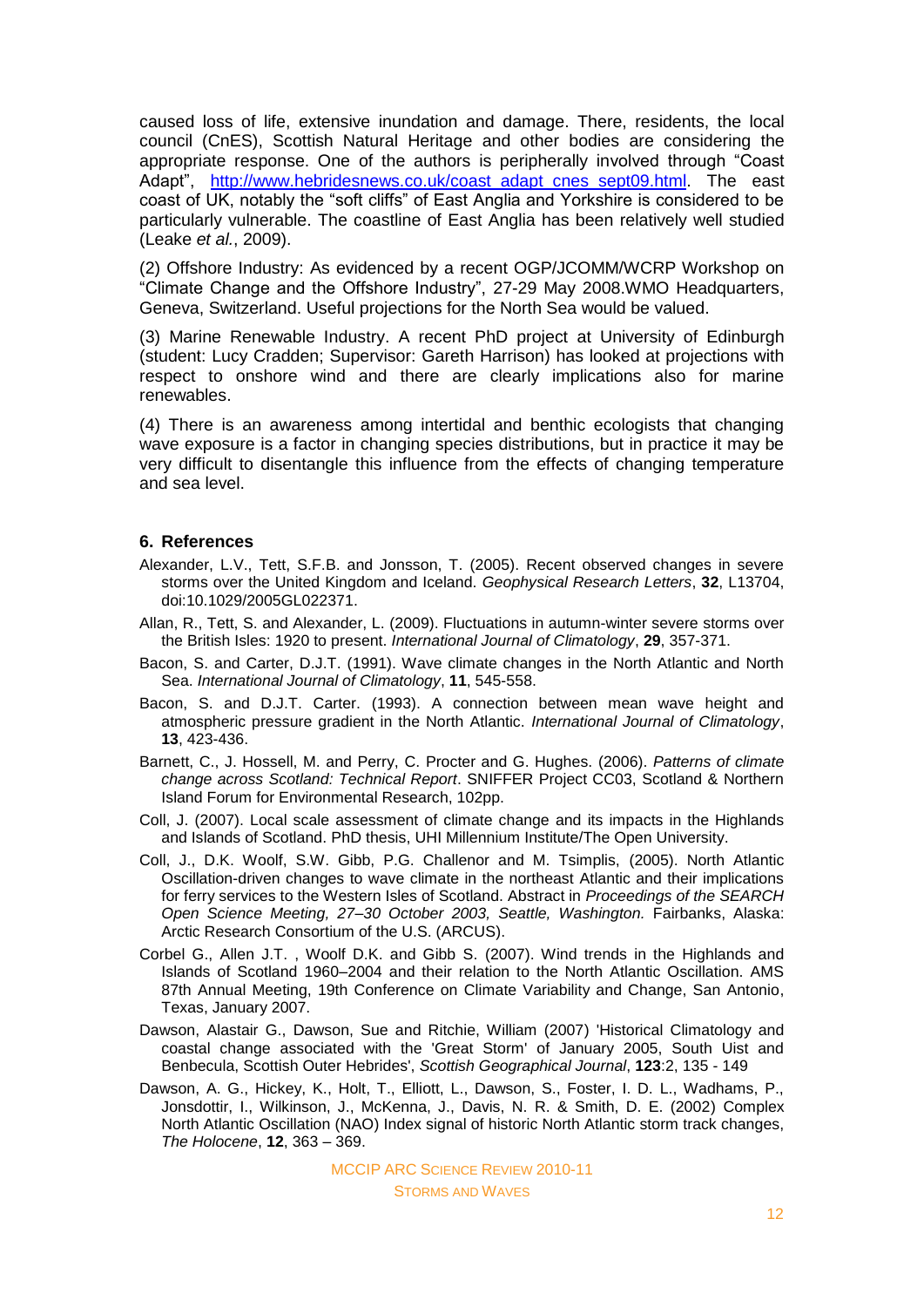- Greeves, C. Z., Pope, V. D., Stratton, R. A. & Martin, G. M. (2007). Representation of northern hemisphere winter storm tracks in climate models. *Climate Dynamics*, **28**,683– 702.
- Gulev, S.K. and V. Grigorieva. (2004). Last century changes in ocean wind wave height from global visual wave data. *Geophysical Research Letters*, **31**, L24302, doi:10.1029/2004GL021040.
- Gulev, S.K. and L. Hasse. (1999). Changes of wind waves in the North Atlantic over the last 30 years. *International Journal of Climatology*. **19**, 1091-1117.
- Gulev, S.K., O. Zolina and S. Grigoriev. (2001). Extratropical cyclone variability in the Northern Hemisphere winter from the NCEP/NCAR reanalysis data. *Climate Dynamics*, **17**, 795-809.
- Hanson, C. E., Holt, T., and Palutikof, J.P. (2004). An Integrated Assessment of the Potential for Change in Storm Activity over Europe: Implications for Insurance and Forestry in the UK. Norwich, Tyndall Centre for Climate Change Research, Final Technical Report IT1.4, 101pp.
- Hoerling, M. P., Hurrell, J. W. & Xu. T. (2001). Tropical origins for recent North Atlantic climate change. *Science*, **292**, 5514, 90–92.
- Hulme, M., G.J. Jenkins, X. Lu, J.R. Turnpenny, T.D. Mitchell, R.G. Jones, J. Lowe, J.M. Murphy, D. Hassell, P. Boorman, R. McDonald and S. Hill. (2002). *Climate Change Scenarios for the United Kingdom: The UKCIP02 Scientific Report*. Tyndall Centre, UEA, Norwich, April 2002.
- Jones, P.D., Jónsson, T. and Wheeler, D., (1997). Extension to the North Atlantic Oscillation using early instrumental pressure observations from Gibraltar and South-West Iceland. *International Journal of Climatology*, **17**, 1433-1450.
- Kuzmina, S. I., Bengtsson, L., Johannessen, O.M., Drange, H., Bobylev, L.P., and Miles, M.W. (2005). The North Atlantic Oscillation and greenhouse gas forcing. *Geophysical Research Letters,* **32**, L04073.
- Lambert, S.J., Fyfe, J.C. (2006). Changes in winter cyclone frequencies and strengths simulated in enhanced greenhouse warming experiments: results from the models participating in the IPCC diagnostic exercise. *Climate Dynamics*, **26**, 713-728.
- Leake, James; Wolf, Judith; Lowe, J.; Hall, J.; Nicholls, R.. (2009) *Response of marine climate to future climate change: application to coastal regions.* Singapore, World Scientific Publ Co Pte Ltd, 11pp. (31st International Conference on Coastal Engineering, 5). <http://nora.nerc.ac.uk/8090/>
- Leckebusch, G. C., Koffi, B., Ulbrich, U., Pinto, J.G., Spangehl, T., Zacharias, S. (2006). Analysis of frequency and intensity of European winter storm events from a multi-model perspective, at synoptic and regional scales. *Climate Research*, **31**, 59-74.
- Lowe, J.A., Howard, T., Pardaens, A., Tinker, J., Holt, J., Wakelin, S., Milne, G., Leake, J., Wolf, J., Horsburgh, K., Reeder, T., Jenkins, G., Ridley, J., Dye, S. and Bradley, S., (2009). UK Climate Projections science report: Marine and coastal projections. Met Office Hadley Centre, Exeter, UK.
- Lozano, I., Devoy, R.J.N., May, W., Andersen, U. (2004). Storminess and vulnerability along the Atlantic coastlines of Europe: analysis of storm records and of a greenhouse gases induced climate scenario. *Marine Geology,* **210**, 205-225.
- Mayewski, P.A. and Maasch, K. (2006). Recent warming inconsistent with natural association between temperature and atmospheric circulation over the last 2000 years. *Clim. Past Discuss.*, **2**, 327-355, [http://www.clim-past-discuss.net/2/327/2006/cpd-2-327-2006.pdf.](http://www.clim-past-discuss.net/2/327/2006/cpd-2-327-2006.pdf)
- Meehl, G.A., T.F. Stocker, W.D. Collins, P. Friedlingstein, A.T. Gaye, J.M. Gregory, A. Kitoh, R. Knutti, J.M. Murphy, A. Noda, S.C.B. Raper, I.G. Watterson, A.J. Weaver and Z.-C. Zhao, (2007): Global Climate Projections. In: *Climate Change 2007: The Physical Science Basis. Contribution of Working Group I to the Fourth Assessment Report of the Intergovernmental Panel on Climate Change* (Solomon, S., D. Qin, M. Manning, Z. Chen, M. Marquis, K.B. Averyt, M. Tignor and H.L. Miller (eds.)). Cambridge University Press, Cambridge, United Kingdom and New York, NY, USA.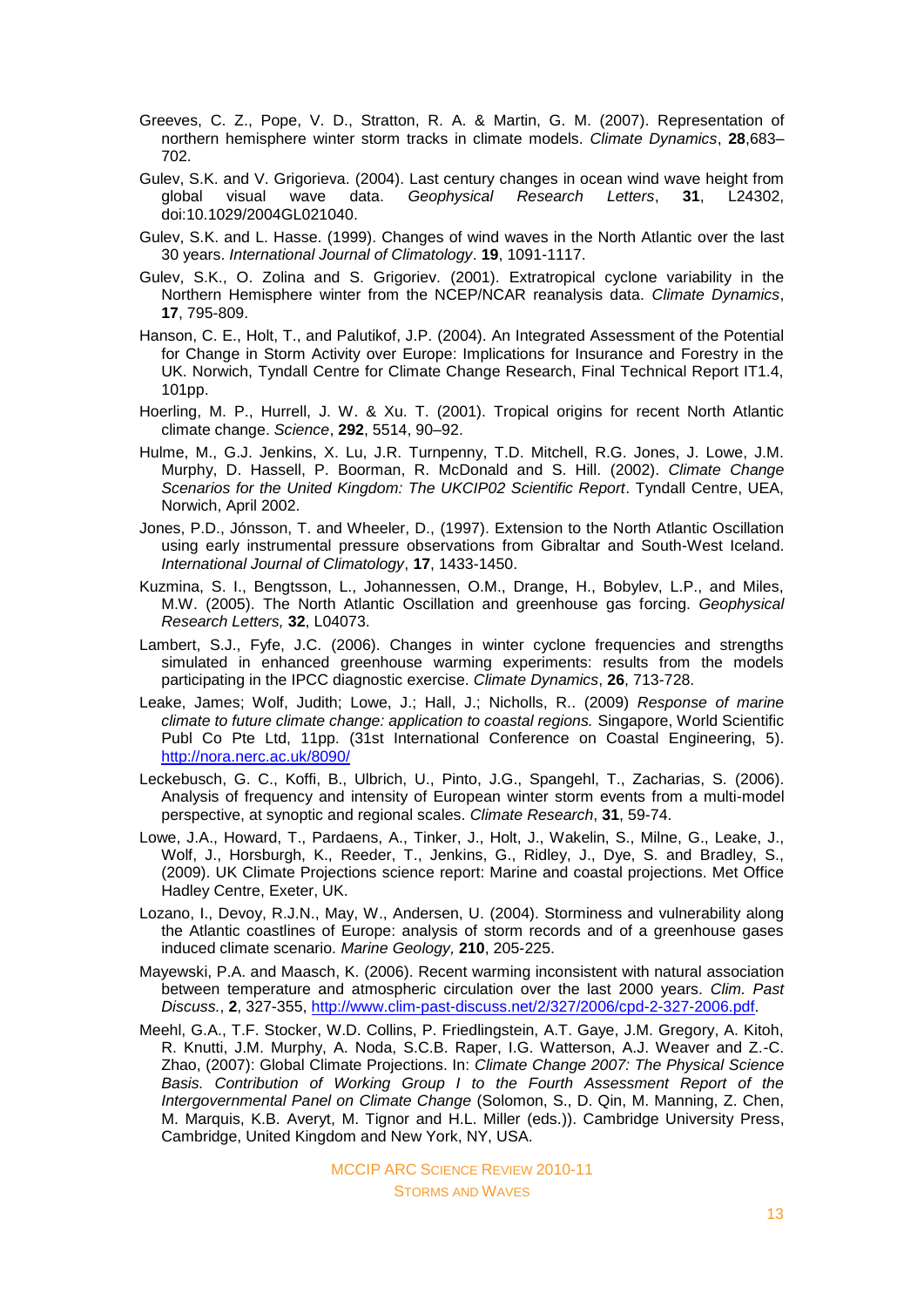- Miller, R.L., Schmidt, G.A. and Shindell, D.T. (2006). Forced annular variations in the  $20<sup>th</sup>$ century Intergovernmental Panel on Climate Change Fourth Assessment Report models. *Journal of Geophysical Research*, **111**, D18101, doi:10.1029/2005JD006323.
- Murphy, J., Sexton, D., Jenkins, G., Boorman, P., Booth, B., Brown, K., Clark, R., Collins, M., Harris, G., Kendon, E. (2009) UK Climate Projections science report: Climate Change Projections. Met Office Hadley Centre, Exeter, UK.
- Osborn, T. J.. (2004). Simulating the winter North Atlantic Oscillation: the roles of internal variability and greenhouse gas forcing. *Climate Dynamics,* **22**, 605-623. doi:10.1007/s00382-004-0405-1
- Randall, D.A., R.A. Wood, S. Bony, R. Colman, T. Fichefet, J. Fyfe, V. Kattsov, A. Pitman, J. Shukla, J. Srinivasan, R.J. Stouffer, A. Sumi and K.E. Taylor, (2007). Cilmate Models and Their Evaluation. In: Climate Change 2007: The Physical Science Basis. Contribution of Working Group I to the Fourth Assessment Report of the Intergovernmental Panel on Climate Change (Solomon, S., D. Qin, M. Manning, Z. Chen, M. Marquis, K.B. Averyt, M.Tignor and H.L. Miller (eds.)). Cambridge University Press, Cambridge, United Kingdom and New York, NY, USA.
- Rodwell, M. J., Rowell, D. P. & Folland, C. (1999). Ocean forcing of the wintertime North Atlantic Oscillation and European climate. *Nature*, **398**, 320–323.
- Scaife, A. A., Knight, J. R., Vallis, G. K. & Folland, C. K. (2005). A stratospheric influence on the winter NAO and North Atlantic surface climate. *Geophysical Research Letters*, **32**, L18715.
- Solomon, S., D. Qin, M. Manning, R.B. Alley, T. Berntsen, N.L. Bindoff, Z. Chen, A. Chidthaisong, J.M. Gregory, G.C. Hegerl, M. Heimann, B. Hewitson, B.J. Hoskins, F. Joos, J. Jouzel, V. Kattsov, U. Lohmann, T. Matsuno, M. Molina, N. Nicholls, J. Overpeck, G. Raga, V. Ramaswamy, J. Ren, M. Rusticucci, R. Somerville, T.F. Stocker, P. Whetton, R.A. Wood and D. Wratt. (2007). *Technical Summary. In: Climate Change 2007: The Physical Science Basis. Contribution of Working Group I to the Fourth Assessment Report of the Intergovernmental Panel on Climate Change* (Solomon, S., D. Qin, M. Manning, Z. Chen, M. Marquis, K.B. Averyt, M. Tignor and H.L. Miller (eds.)). Cambridge University Press, Cambridge, United Kingdom and New York, NY, USA.
- Sutton, R. & Hodson, D. (2007). Climate response to basin-scale warming and cooling of the North Atlantic Ocean. *Journal of Climate*, **20**(5) 891–907.
- Sykes, N. (2005). Changes in wind and wave climate observed from space. Unpublished MSc Thesis, University of Southampton.
- Terray, L. M.-E. Demory, M. Déqué, G. de Coetlogon and E. Maisonnave. (2004). Simulation of late-21st-century changes in wintertime atmospheric circulation over Europe due to anthropogenic causes. *Journal of Climate,* **17**, 4630-4635.
- Trenberth, K.E., P.D. Jones, P. Ambenje, R. Bojariu, D. Easterling, A. Klein Tank, D. Parker, F. Rahimzadeh, J.A. Renwick, M. Rusticucci, B. Soden and P. Zhai, (2007). Observations: Surface and Atmospheric Climate Change. In: *Climate Change 2007: The Physical Science Basis*. Contribution of Working Group I to the Fourth Assessment Report of the Intergovernmental Panel on Climate Change (Solomon, S., D. Qin, M. Manning, Z. Chen, M. Marquis, K.B. Averyt, M. Tignor and H.L. Miller (eds.)). Cambridge University Press, Cambridge, United Kingdom and New York, NY, USA.
- Tsimplis, M.N., D.K. Woolf, T. Osborn, S. Wakelin, P. Woodworth, J. Wolf, R. Flather, D. Blackman, A.G.P. Shaw, F. Pert, P. Challenor and Z. Yan. (2005). Towards a vulnerability assessment of the UK and northern European coasts: the role of regional climate variability. *Philosophical Transactions: Mathematical, Physical & Engineering Sciences.* doi:10.1098/rsta.2005.1571.
- Turner, J., Bindschadler R., Convey, P., di Prisco, G., Fahrbach, E., Gutt, J., Hodgson, D., Mayewski, P. and Summerhayes, C (Eds.). (2009). Antarctic Climate Change and the Environment. Published by the Scientific Committee on Antarctic Research, Scott Polar Research Institute, Lensfield Road, Cambridge, UK,Version 1.1 25 November 2009
- Wang, X. L., Zwiers, F.W., and Swail, V.R. (2004). North Atlantic Ocean Wave Climate Change Scenarios for the 21st Century. *Journal of Climate,* **17**, 2368-2383.